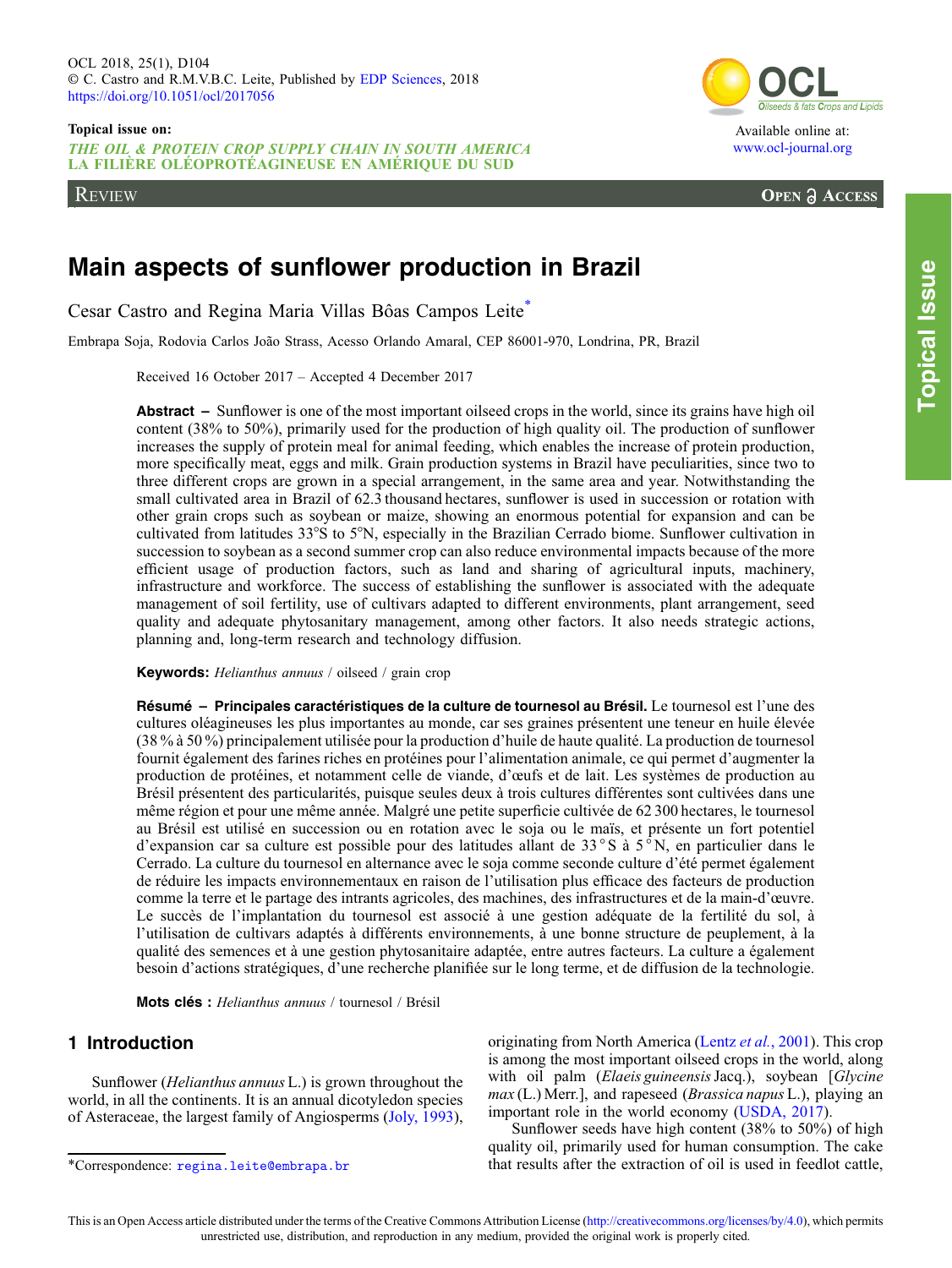<span id="page-1-0"></span>

Fig. 1. Sunflower production regions in Brazil, 2017. Source: [CONAB \(2017\).](#page-9-0)

swine, and poultry diets. Additionally, sunflower oil can be used in a wide range of products in pharmaceutical, chemical and cosmetic industries, in floriculture, honey production and also for biodiesel production. Moreover, sunflower is among the ingredients used in silages and in grain mixtures to feed birds.

This crop has important agronomic traits such as high tolerance to drought, especially in well-structured soils, and to cold and heat compared to most species cropped in Brazil. Furthermore, it can be cultivated from latitudes 33°S in the state of Rio Grande do Sul to 5°N in the state of Roraima [\(Leite](#page-10-0) et al.[, 2007a\)](#page-10-0). Due to its adaptation to a large production area, with different climate features in light intensity, temperature and altitude, the crop cycle may vary from 80 to 130 days, depending on the cultivar and sowing date.

Because of its adaptive traits, much interest has been devoted to sunflower, mainly as an option for crop rotation or crop succession in grain producing areas, especially in the Brazilian Cerrado biome. This biome encompasses an area predominantly located in Midwestern Brazil, south of the Equator, between the southern and eastern parts of the Amazon biome and the Tropic of Capricorn. This region is responsible for most of the sunflower production in Brazil (Fig. 1), as well as soybean and maize (Zea mays subsp. mays L.).

# 2 Historical landmarks of sunflower production in Brazil

Sunflower was introduced in the south of Brazil by the end of the 19th century by European settlers and soon adapted to different climatic and soil conditions [\(Pelegrini, 1985\)](#page-10-0). In 1902, São Paulo State Department of Agriculture distributed seeds to farmers [\(Ungaro, 1982\)](#page-10-0). In the 1920s, an article in the magazine "Chácaras e Quintais" presented sunflower as the "king among the various species of forage plants", especially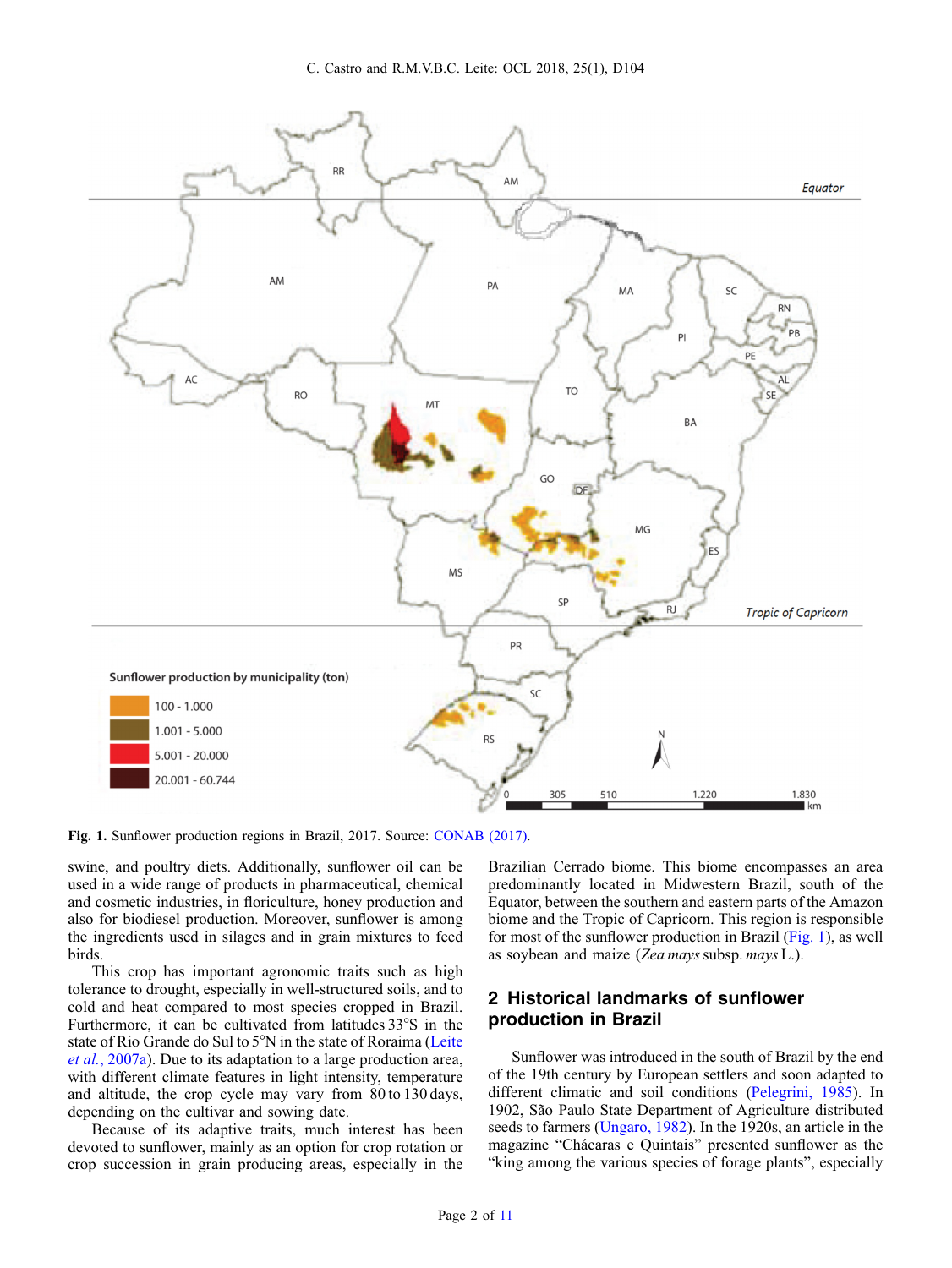| <b>State</b>  | 2007/08 | 2008/09 | 2009/10 | 2010/11 | 2011/12 | 2012/13<br>(thousand hectares) | 2013/14 | 2014/15 | 2015/16 | 2016/17 |
|---------------|---------|---------|---------|---------|---------|--------------------------------|---------|---------|---------|---------|
| MT            | 60.4    | 41.3    | 40.6    | 39.9    | 47.1    | 50.7                           | 126.2   | 86.4    | 25.6    | 31.8    |
| GO            | 21.7    | 5.8     | 11.4    | 6.3     | 13.9    | 2.2                            | 4.2     | 7.4     | 14      | 16.6    |
| MG            |         |         |         |         | 4.3     | 11.0                           | 11.3    | 14.0    | 7.0     | 9.3     |
| <b>RS</b>     | 18.4    | 23.6    | 13.1    | 7.9     | 3.3     | 2.7                            | 3.3     | 1.2     | 3.3     | 3.3     |
| Others        | 10.8    | 6.6     | 5.9     | 6.9     | 5.9     | 2.1                            | 0.7     | 0.4     | 1.6     | 1.3     |
| <b>Brazil</b> | 111.3   | 77.3    | 71      | 61      | 74.5    | 68.7                           | 145.7   | 109.4   | 51.5    | 62.3    |

Table 1. Sunflower cultivation areas in Brazil per producing state from the 2007/08 to the 2016/17 growing seasons.

Source: [CONAB \(2017\)](#page-9-0).

indicated for dairy cattle ([Ungaro, 1982](#page-10-0)). The first reference to the commercial production of sunflower in the country was in 1924 ([Pelegrini, 1985;](#page-10-0) [Putt, 1997\)](#page-10-0). In the 1930s, sunflower was considered a multipurpose plant, that could be used for production of forage, silage, honey, edible oil and seeds for feeding birds [\(Ungaro, 1982\)](#page-10-0). Some unsuccessful cultivation attempts were held in Rio Grande do Sul in the 1940s (Dall'Agnol et al.[, 1994\)](#page-9-0).

In the 1964/65 growing season, sunflower grain production reached more than 4000 tons in approximately 3000 ha, with problems of lack of production technology and market. Cultivars and crop management were the same as those used in Argentina. Despite the good adaptation, these cultivars were very susceptible to diseases [\(Lasca, 1993](#page-9-0); Dall'[Agnol](#page-9-0) et al., [1994](#page-9-0)). In the second half of the 1960s, new interest arose in the production of sunflower in the state of São Paulo. However, the initiative was not very successful because sunflower yields were lower than those obtained for traditional crops and prices were unattractive [\(Lasca, 1993\)](#page-9-0). The crop failed to compete with maize, peanut (Arachis hypogaea L.) and cotton (Gossypium hirsutum L.) [\(Pelegrini, 1985](#page-10-0); Dall'[Agnol](#page-9-0) et al.[, 1994](#page-9-0)).

Another attempt was made to cultivate this crop in the state of São Paulo in the mid-1970s, without success. The reference price, 80% of the price of soybean, paid little compensation to the producer ([Lasca, 1993\)](#page-9-0). In the late 1970s, sunflower cultivation in Brazil regained interest as a result of the Program of Energy Mobilization of the Federal Government, which stimulated the use of vegetable oils to replace petroleum-based products (biofuel). This resulted in an increasing number of research studies involving castor bean (Ricinus communis L.), peanut and sunflower [\(Pelegrini, 1985;](#page-10-0) Dall'[Agnol](#page-9-0) et al., [1994](#page-9-0)). Nonetheless, in addition to the lack of technology and suitable cultivars, market problems continued to discourage producers. Another attempt to make sunflower an important crop in Brazil was made in the states of Goiás, São Paulo, and in the north of Paraná. The failure was attributed mainly to market problems (Dall'Agnol et al.[, 2005](#page-9-0)).

In 1998, the crop got a new chance in Southern Brazil, and an innovative proposal made producers, cooperatives and the oil industries work together. This new option seems to have been effective in the state of Rio Grande do Sul. In the Cerrado region, also from 1998 on, the area planted with sunflower has become expressive, mainly in the states of Goiás and Mato Grosso do Sul, with the support of research results by the Brazilian Agricultural Research Corporation (Embrapa) (Dall'Agnol et al.[, 2005\)](#page-9-0).

Due to technical and commercial support of an oil milling plant in the state of Goiás (Caramuru Óleos Vegetais, Itumbiara) and research conducted with this species, sunflower became an important economic crop in some production systems of the region in the 2000s (Dall'Agnol et al.[, 2005\)](#page-9-0). The area planted with sunflower also expanded to the state of Mato Grosso, more specifically in the micro-region of Parecis, stimulated by industries and organized producers [\(Castro](#page-9-0) et al., [2010](#page-9-0)).

As a consequence of sunflower expansion to Mato Grosso, Parecis Alimentos was inaugurated in the 2010s as the first big Brazilian oil milling plant built specifically for processing sunflower. In the beginning of sunflower industrial processing, oil extraction was performed using a mechanical screw press. Despite the high quality of the oil, the meal still contained a lot of oil because of the low efficiency of this type of extraction. However, with the development of seed production, the industrial processing has been changing, and solvent extraction has been adopted. The plants have higher capacity and extraction efficiency as well as higher sunflower meal production.

### 3 Recent development of sunflower in Brazil

Sunflower monoculture cropping area of 62.3 thousand hectares in the last growing season in Brazil is incipient ([CONAB, 2017\)](#page-9-0), representing just 0.24% of the world production area, compared to the main producers such as Ukraine, Russia, the European Union and Argentina, among others, countries that sum up 25.7 million hectares [\(USDA,](#page-10-0) [2017](#page-10-0)). In Brazil, the largest area was grown in 2013/14 growing season (145.7 thousand hectares), driven by the interest of the newly built oil industry in the state of Mato Grosso (Table 1). Notwithstanding the small-cultivated area in the country, sunflower is grown in succession to soybean, which covers over 9.3 million hectares just in Mato Grosso or 33.8 million hectares in Brazil [\(CONAB,](#page-9-0) [2017](#page-9-0)), showing an enormous potential for expansion. The potential for area expansion is driven by demand for high quality oils for human consumption, food industry, and the Brazilian government demand for biofuel.

In Brazil, sunflower production is concentrated mainly in the Midwest and Southeast regions, where 80% and 15% of the cultivated areas are located respectively ([Fig. 1,](#page-1-0) Table 1). Considering sunflower production per state, Mato Grosso, Goiás and Minas Gerais accounted for 54%, 23% and 14% of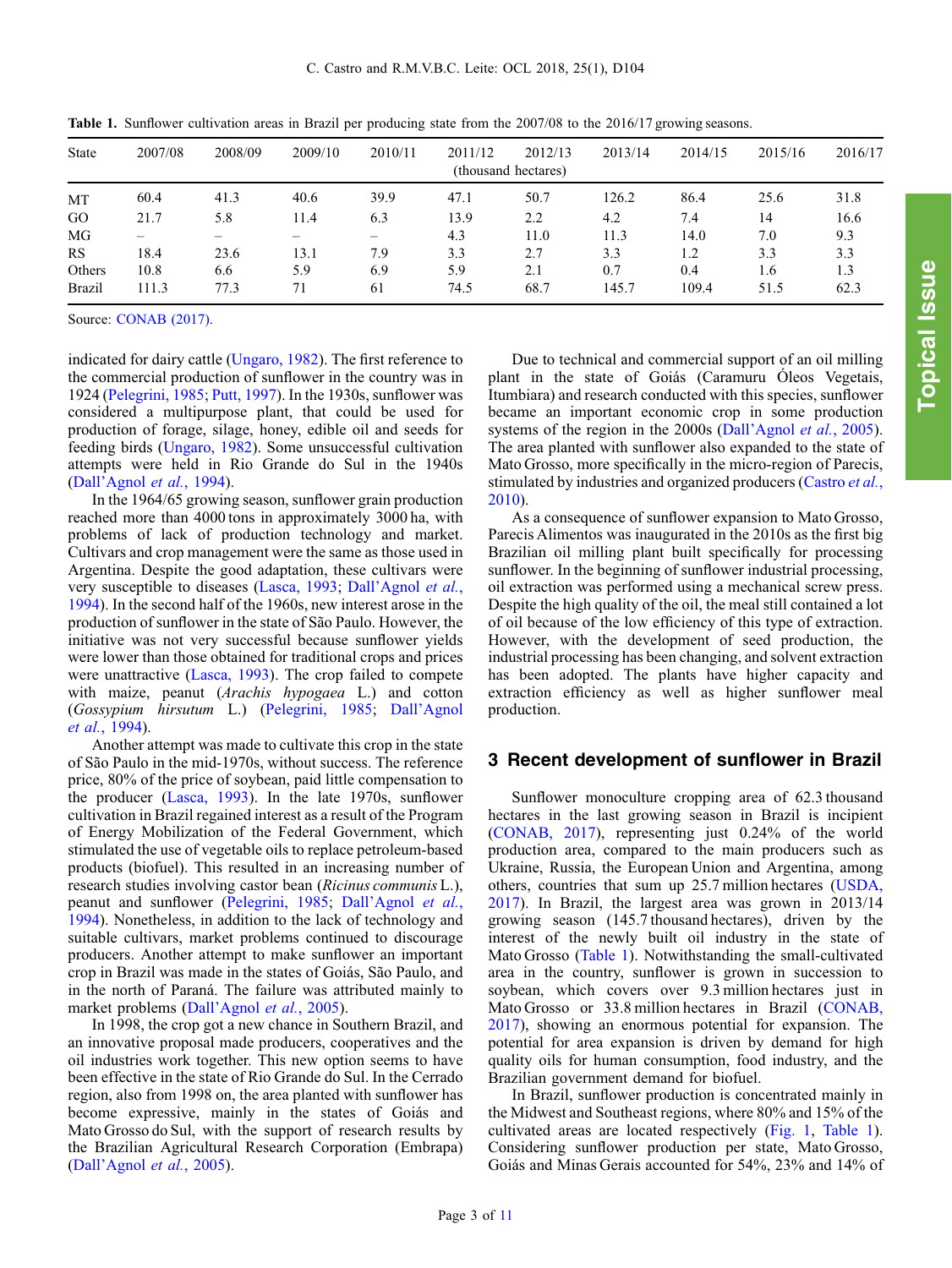| <b>State</b>  | 2007/08                | 2008/09 | 2009/10 | 2010/11 | 2011/12 | 2012/13 | 2013/14 | 2014/15 | 2015/16 | 2016/17 |  |  |
|---------------|------------------------|---------|---------|---------|---------|---------|---------|---------|---------|---------|--|--|
|               | (thousand metric tons) |         |         |         |         |         |         |         |         |         |  |  |
| MT            | 81.4                   | 67.5    | 41.7    | 49.0    | 79.4    | 84.7    | 203.3   | 116.5   | 35.6    | 50.1    |  |  |
| GO            | 27.0                   | 8.4     | 15.9    | 8.9     | 18.8    | 3.7     | 7.6     | 10.3    | 14.0    | 21.6    |  |  |
| MG            |                        |         |         |         | 6.0     | 13.1    | 15.6    | 21.2    | 6.7     | 13.0    |  |  |
| RS            | 28.5                   | 30.6    | 15.7    | 10.7    | 5.1     | 4.0     | 5.1     | 1.9     | 4.4     | 5.4     |  |  |
| Others        | 10.2                   | 5.9     | 7.3     | 8.1     | 7.1     | 2.6     | 1.1     | 0.6     | 2.4     | 2.6     |  |  |
| <b>Brazil</b> | 147.1                  | 112.4   | 80.6    | 76.7    | 116.4   | 108.1   | 232.7   | 150.5   | 63.1    | 92.7    |  |  |

Table 2. Sunflower seed production in Brazil per producing state from the 2007/08 to the 2016/17 growing seasons.

Source: [CONAB \(2017\)](#page-9-0).

Table 3. Sunflower yield in Brazil per producing state from the 2007/08 to the 2016/17 growing seasons.

| <b>State</b>  | 2007/08 | 2008/09 | 2009/10 | 2010/11 | 2011/12 | 2012/13 | 2013/14 | 2014/15 | 2015/16 | 2016/17 |  |  |  |
|---------------|---------|---------|---------|---------|---------|---------|---------|---------|---------|---------|--|--|--|
|               | (kg/ha) |         |         |         |         |         |         |         |         |         |  |  |  |
| MT            | 1348    | 1635    | 1028    | 1228    | 1686    | 1671    | 1611    | 1348    | 1390    | 1574    |  |  |  |
| GO            | 1242    | 1450    | 1395    | 1411    | 1355    | 1660    | 1815    | 1386    | 1000    | 1302    |  |  |  |
| MG            |         |         |         |         | 1395    | 1192    | 1378    | 1517    | 952     | 1400    |  |  |  |
| RS            | 1551    | 1296    | 1202    | 1359    | 1549    | 1475    | 1535    | 1617    | 1339    | 1626    |  |  |  |
| Others        | 944     | 894     | 1237    | 1174    | 1203    | 1238    | 1571    | 1500    | 1500    | 2000    |  |  |  |
| <b>Brazil</b> | 1323    | 1455    | 1137    | 1255    | 1563    | 1573    | 1597    | 1376    | 1224    | 1486    |  |  |  |

Source: [CONAB \(2017\)](#page-9-0).

the national production of 92.7 thousand metric tons in 2016/ 17 growing season respectively (Table 2). The country's main producing area is the micro-region of Parecis, in the state of Mato Grosso, located in the Cerrado biome. Since the climatic conditions in Brazil, mainly rainfall distribution and temperature, allow the cultivation of more than one crop in the same area, in Cerrado, sunflower is cultivated in succession to soybean, immediately after soybean is harvested, allowing the production of a second crop in the same growing season. The same management is adopted for other crops, such as maize, for example, once approximately 69% of Brazilian maize production (12.1 million hectares) is cultivated as a summer second crop.

Regarding sunflower yield, a measure of production efficiency, the Brazilian average of 1486 kg/ha for Brazil (Table 3) is low and should be improved compared to the world average of 1778 kg/ha [\(USDA, 2017\)](#page-10-0). In experimental areas or highly technified farms, average yield is about 2500 kg/ha, reaching up to 5000 kg/ha in irrigated areas ([Carvalho](#page-9-0) et al., [2015](#page-9-0), [2016](#page-9-0)). The main reason for the low yield in Brazilian fields is the low level of technology employed for sunflower production, given that it is generally treated as a secondary crop. Furthermore, the country is deficient in technology transfer to farmers.

Compared to soybean, the yield of sunflower in Brazil is lower, but its potential to produce oil is higher due to the high oil content in the seeds (38% to 50%) and high production potential in Brazil ([Carvalho](#page-9-0) et al., 2015, [2016\)](#page-9-0). The adoption of new technological processes, new technical assistance programs, implementation of agro-climatic areas and areas of phytosanitary risk analysis brings benefits to the adjustment of the plant-environment system and, consequently, a greater chance of success and profitability for the agricultural enterprise. Therefore, it is possible to increase both sunflower yield and producers' certainty due to a reduced chance of grain crop failure.

# 4 Characterization of the sunflower production system in Brazil

In Brazil, sunflower is predominantly sown after a springsummer crop, mainly after soybean harvesting. In this production system, producers use most of the production factors available (workforce, machinery, equipment and land), which otherwise would lie idle. Besides reducing the idle period, sunflower crop enhances the diversification of the production system, bringing some important benefits to the property such as: increased revenue and cash flow; better use of the production factors and better ecological balance of the production system.

Taking into account the characteristics of the grain production systems in Brazil, where two to three different crops are grown in a special arrangement, in the same area and year, sunflower planting dates vary considerably depending on the region, going from the extreme South, in the state of Rio Grande do Sul, to the Northern Hemisphere, in the state of Roraima (Leite et al.[, 2007a](#page-10-0)). Nonetheless, the planting dates are basically determined by water availability to fulfill the crop water needs, mainly in crop succession systems in the Midwest region of Brazil, and by soil temperature, especially in the South region of the country.

In Brazil, sunflower can be planted as the first crop, planted in the beginning of the rainy season (winter–spring), due to its tolerance to low temperatures in the early stages of growth, or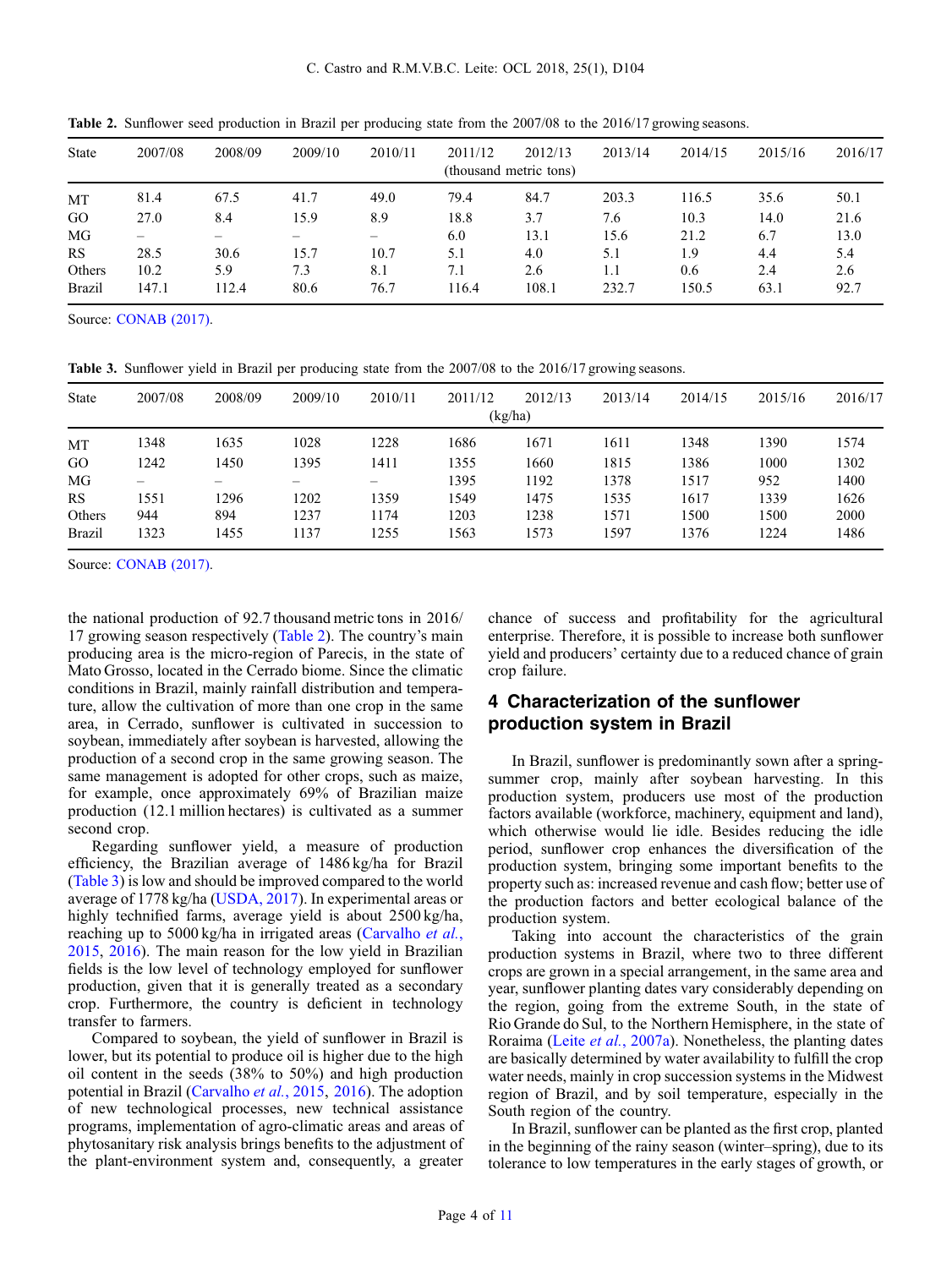| <b>Vegetative stages</b> |                      | <b>Reproductive stages</b> |                        |                      |               |  |  |  |  |
|--------------------------|----------------------|----------------------------|------------------------|----------------------|---------------|--|--|--|--|
|                          | <b>Growing stage</b> |                            |                        | Achene               | Physiologic   |  |  |  |  |
| <b>Emergence</b>         | Slow                 | Accelerated                | <b>Flowering</b>       | development          | al maturity   |  |  |  |  |
| 4 to 10 days             | 50 to 70 days        |                            | 10 to 15 days          | 20 to 30 days        | 15 to 25 days |  |  |  |  |
| Temp. 23°C               | Temp. 23-28°C        |                            | Temp. $< 35^{\circ}$ C | Temp. 20-24°C        | Dry weather   |  |  |  |  |
| $0.5$ to $0.7$<br>mm/day |                      | 0.7 to 6.0 mm/day          | 6.0 to 8.0<br>mm/day   | 4.0 to 6.0<br>mm/day |               |  |  |  |  |

Fig. 2. Main stages of sunflower development, with the respective duration, temperature requirements, and water needs. Source: [Castro and](#page-9-0) [Farias \(2005\)](#page-9-0).

can be planted as the second crop (summer–fall), because of its mechanisms of water deficit tolerance. In the states of Rio Grande do Sul and Paraná, South region of Brazil, sunflower is planted at the beginning of the rainy season, from July to October. Thus, a second crop, preferably soybean or maize, can be planted in summer, immediately after sunflower.

In the Cerrado region, the major sunflower country's producing area, the crop is sown after the harvest of the summer soybean, preferably in February or early March. At this time of the year, the crop benefits from the late fall rains (April/May) during flowering and achene development, and harvest can be done during a dry period.

This is possible because sunflower is well adapted to Brazil due to some agronomic and physiological traits that allow the plants to adjust to different edaphoclimatic conditions. Sunflower water use varies according to weather conditions, duration of plant cycle, as well as soil and crop management. Nevertheless, sunflower water needs gradually increase with the development of the plant, from 0.5 to 0.7 mm/day from planting to emergence to a maximum of 6 to 8 mm/day at flowering, and decrease after this period up to physiological maturity (Fig. 2). Therefore, water deficit during flowering and grain filling strongly affects the production of sunflower achene and the oil content, a situation that producers try to avoid in the second growing season ([Castro and Farias, 2005](#page-9-0); [Castro](#page-9-0) et al., 2006).

# 5 Segmentation of sunflower production systems

In Brazil, sunflower production systems can be segmented into two main farmer groups: large-scale enterprises, established mainly in the Midwest region, and small family farms, predominantly in the South region [\(Castro](#page-9-0) et al., 2010).

In large-scale enterprises, the producers usually own a dwelling in the property and another in the city; they are medium to large landowners; the farm area is almost entirely used for grain production, reaching 2000 hectares or more; the workforce predominantly earns wages or a salary; they employ industrial technology level, using modern machinery and agricultural inputs; the farms tend to be specialized in just a few producing activities. The main crop in the spring-summer growing season is followed by a second crop (summer-fall) planted after harvesting the main one, usually maize, sunflower, or sorghum [Sorghum bicolor(L.) Moench], aiming to increase profit, taking advantage of the last rains of the season and the residual fertilization of the main crop to optimize the production factors; sunflower areas can reach up to 300 hectares in the farm [\(Castro](#page-9-0) et al., 2010).

While in the Midwest region sunflower has been grown in large enterprises, due to the current land structure, sunflower areas are smaller in the South of Brazil. In these small family farms, farmers generally grow soybean and maize as summer crops, and wheat (Triticum aestivum L.), black oat (Avena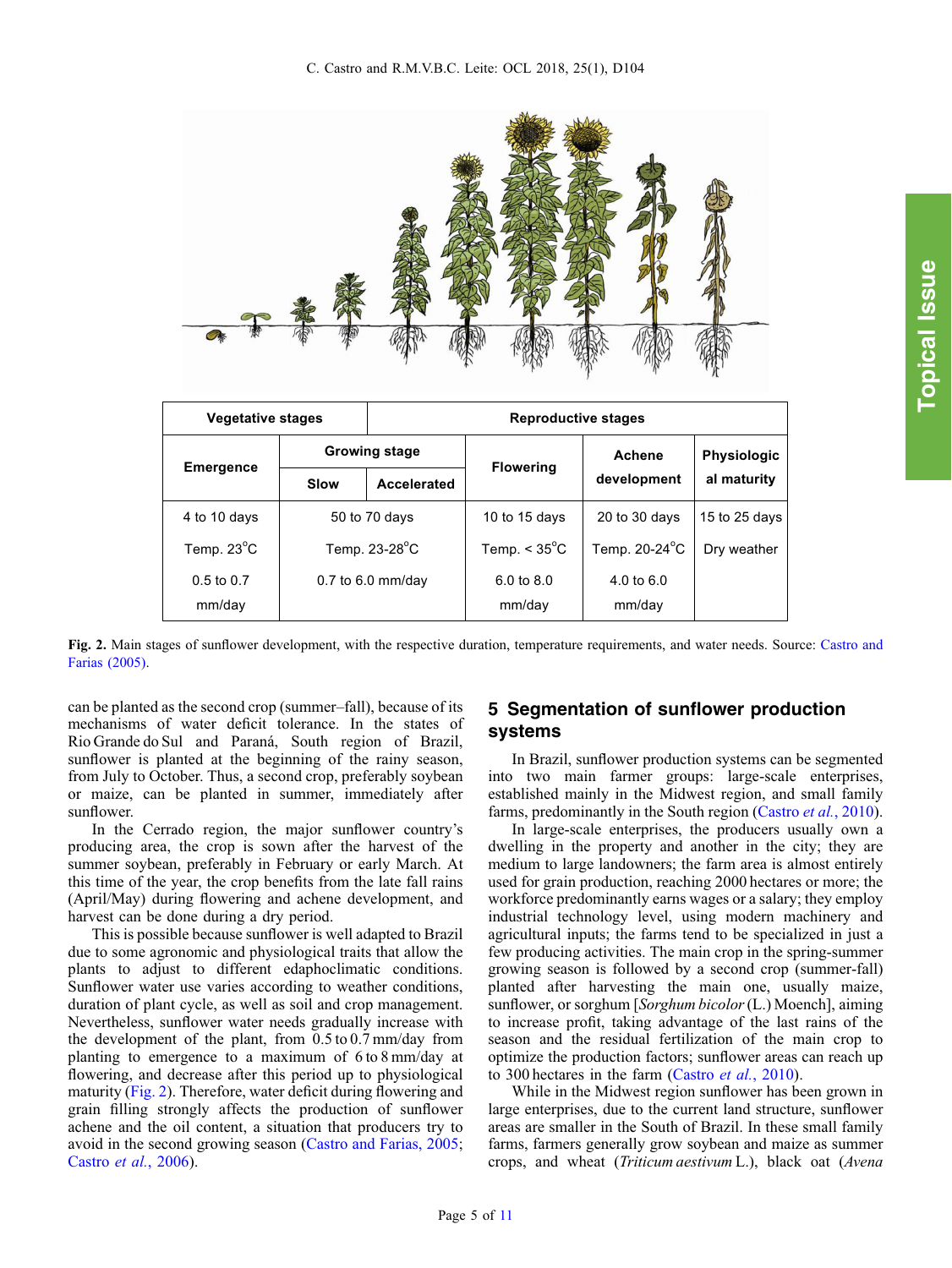strigosa Schreb), ryegrass (Lolium multiflorum Lam.), rapeseed and sunflower as autumn-winter crops. Farms have around 15 to 50 hectares, but sunflower is, in general, cultivated in 3 to 15 hectares of the farm ([Castro](#page-9-0) et al., 2010).

Regardless the process of sunflower production is held on large-scale enterprises or small family farms, it is common to use machinery and equipment as well as agricultural inputs such as hybrid seeds, fertilizers and pesticides.

Considering that sunflower is part of the grain production system already established in the property, its production process involves all the inputs and outputs from planning to post-harvest, mainly in large properties.

# 6 Life-cycle assessment and environmental impacts of sunflower crop

Although soybean has a much higher economic value, its succession with sunflower reduces the environmental impacts from both crops by sharing resources. [Matsuura](#page-10-0) et al., (2017) performed a life-cycle assessment (LCA) of the soybeansunflower succession cropping system, identified its hotspots, and compared its environmental performance with two hypothetical monocultures, in order to assess its benefits.

Soybean-sunflower cropping system has better environmental performance when compared to the combination of monocultures because of a number of synergies made possible by sharing land use and other resources. The environmental benefits of cropping systems compared to monocultures and the advantages of association of nitrogen-fixing legumes such as soybean with other plant species in a production system have been confirmed ([Matsuura](#page-10-0) et al., 2017). However, excess use of fertilizers, above the crops demand, can cause considerable negative environmental impacts, indicating the need for adjustments in the recommendations [\(Garcia](#page-9-0) et al., [2015](#page-9-0)). Since fertilizer is, the most expensive input in the grain production system, the applied quantities should be determined by soil analysis, avoiding waste, contamination of the environment and greater cost-benefit ratio.

Therefore, the environmental performance of the soybeansunflower cropping system can be improved by optimizing the use of chemical fertilizers. Climate change impacts could be reduced by production intensification, preventing the clearing of native vegetation for agricultural purposes.

The environmental impacts of sunflower have been evaluated in Midwestern Brazil. The results attested to the valuable contributions of sunflower as a second crop, and especially the production practices adopted by the reference farmers studied in the Midwest region of Brazil, rendering complementarities and diversification to both the food (oil and protein) and the bioenergy sectors.

Managerial strengths were identified by [Ramos](#page-10-0) et al., [\(2014\)](#page-10-0) in rural properties influenced by the introduction of sunflower as an alternative to fallow and/or other crops. The strengths are: improved economic returns; smaller dependence on inputs, especially pesticides; no-till production systems are considered one of the most conservation agricultural practices in tropical regions, with enormous impact in soil protection; productive diversification, with soil cover in high climatic risk periods by a drought tolerant crop; diversity of co-products and market destinations, such as oil, meal, animal feed; soil quality improvement with better nutrient cycling, mainly potassium, and soil unpacking; and sunflower production and processing organized by farmers in a cooperative.

Sunflower cultivation in succession to soybean can also reduce environmental impacts because of the more efficient usage of production factors, such as land and sharing of agricultural inputs, machinery, infrastructure and workforce ([Matsuura](#page-10-0) et al., 2017).

# 7 Sunflower oil for food purposes

Sunflower oil is recognized not only for the nutritional quality, due to the fatty acid profile, but also recognized as a natural and healthy oil, so it is consumed all over the world (Force et al.[, 2015](#page-9-0)). In Brazil, the great majority of cultivated sunflower is still of traditional genotypes (55% to 75% of linoleic acid). However, high oleic sunflower (more than 75% of oleic acid) has also been cultivated. This sunflower oil is characterized by a pleasing and light taste, good frying performance, natural stability, does not need to be hydrogenated and has possible health benefits. Sunflower oil containing a high level of oleic acid is preferred in the food industry, due to a higher oxidative stability ([Miller](#page-10-0) *et al.*, [1987](#page-10-0)), which increases shelf life of processed food. Currently, Embrapa has been developing high oleic sunflower cultivars, using standard breeding techniques.

Given the great dispersion of production areas, the quality of sunflower oil produced in Brazil may vary according to the region, and the fatty acid profile is strongly influenced by environmental factors, mainly temperature, depending on the latitude at which the sunflower is grown. The oleic/linoleic acid ratio is regulated by environmental factors and genotype ([Connor and Hall, 1997;](#page-9-0) Roche et al.[, 2004\)](#page-10-0). A strong correlation exists between temperature and the degree of fatty acid unsaturation. High temperature during the growth stages of sunflower, mainly at night, has been identified as the major environmental factor reducing oleic/linoleic acid ratio ([Silver](#page-10-0) et al.[, 1984\)](#page-10-0). Moreover, high temperature during sunflower seed filling affects the fatty acid composition more seriously than the oil content.

The influence of temperature on the fatty acid composition of oils is well known ([Robertson](#page-10-0) et al., 1971; [Merrien, 1992\)](#page-10-0). A research comparing traditional and high oleic sunflower genotypes grown in tropical regions was carried out under several environmental conditions in Brazil [\(Grunvald](#page-9-0) *et al.*, [2013](#page-9-0)). The environment had little influence on the amounts of oleic and linoleic fatty acids in high oleic genotypes of sunflower. However, in traditional genotypes, there was a broad variation in the average amounts of these two fatty acids, mainly due to the minimum temperature. Depending on the temperature, especially during the seed maturation, the amount of oleic acid in the oil of these sunflower genotypes can exceed 70%. Higher temperatures led to average increases of up to 35% for this fatty acid ([Grunvald](#page-9-0) et al., 2013). The effect of temperature in the amount of oleic acid is due to differences in geographical location where sunflower is grown in Brazil, from latitudes 33°S to 5°N.

The interaction between genotype and environment influences the traditional sunflower genotypes, mainly planted in some areas of the Cerrado region, to produce oil with fatty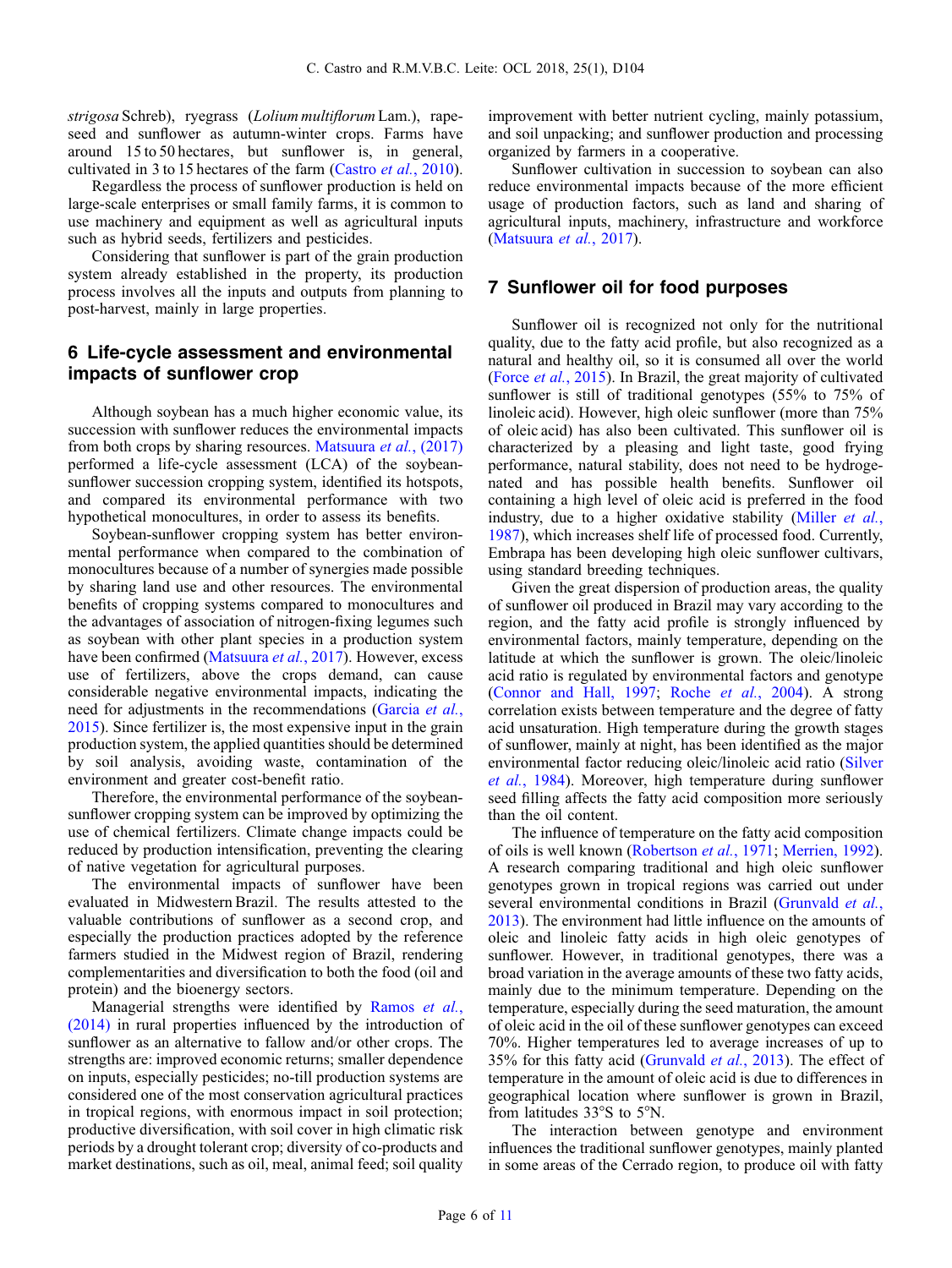acid composition similar to that obtained from mid-oleic or even high-oleic sunflower cultivars, adding value to the production. Oils with high contents of monounsaturated fatty acids and high nutritional value are greatly valued for direct human consumption or in the food industry. Therefore, the expansion of mid-oleic and/or high-oleic sunflower cultivars may lead to the adoption of public policies that allow the use of sunflower oil with better nutritional and industrial properties.

# 8 Use of sunflower for biofuel purposes

The use of vegetable oils for biodiesel production has been proposed as a renewable alternative to fossil fuels. In the 2000s, especially after the launch of the National Program on Biodiesel Production and Use, several plants were selected as potential crops for their oil production. The program envisaged that the production of biodiesel could be served regionally by crops such as: castor bean and cotton in Northeast region, oil palm and babassu palm (Attalea speciosa Mart. ex Spreng) in North region, soybean in Midwest, South and Southeast regions and sunflower and rapeseed in South Brazil, for example. Other crops or potential plants, such as peanut, jatropha (Jatropha curcas L.), turnip (Raphanus sativus L.), souari nut (Caryocar brasiliense Cambess.), macauba [Acrocomia aculeata (Jacq.) Lodd. ex Mart.] and camelina [*Camelina sativa*(L.) Crantz], among other oil-bearing crops were considered to be studied. This program called for an important expansion of the biodiesel industrial facilities, promotion of oil crops produced in a sustainable way, with special reference to social inclusion of small family farms, and regional development by the way of employment and income generation [\(Brazil, 2006](#page-9-0)).

Considering the fact that the economic and environmental benefits of sunflower for biofuel production are quite the same as those for food production, there is a current debate regarding its destiny. Some authors advocate that such a high quality and noble oil, with a high content of monounsaturated fats, presence of vitamin  $E$ ,  $\beta$ -carotene and phospholipids must be used for human consumption rather than for biodiesel production ([Ungaro, 2006\)](#page-10-0). Moreover, an increased demand for high-oleic sunflower genotypes for cooking purposes is currently observed in South America ([Castro](#page-9-0) et al., 2010).

Although sunflower oil is greatly appreciated for direct human consumption, the crop has shown advantages as a raw material for biofuel use such as high oil content, also allowing cold extraction [\(Gazzoni, 2005\)](#page-9-0), even in small industries or small family farms, for local use of fuel. It has low production cost and a positive energy balance (unit of energy produced as biodiesel/unit of energy used for crop production, when compared with other oil crops [\(Ungaro, 2006\)](#page-10-0), particularly when sunflower is planted as a second crop after soybean.

Unfortunately, possible negative impacts on natural resources conservation, as well as on social factors such as income generation and distribution, food security, among many other issues are still controversial. These concurrent and potentially conflicting objectives may be better understood through the assessment of environmental impacts, which assessed the sustainability and competitiveness of the major oleaginous crops obtained for biodiesel production in the country (including soybean, oil palm, sunflower, rapeseed and castor bean) [\(Ramos](#page-10-0) et al., 2014), for example. Agronomic and socio-economic results showed the preponderance of the soybean production chain, which is very well structured and capable of providing large volumes of oil, enough for both food and fuel (Silva et al.[, 2010](#page-10-0)) and still have surpluses of over than 60 million tons of grains to be exported [\(USDA,](#page-10-0) [2017](#page-10-0)).

Despite all possibility and studies with oleaginous plants, soybean is and will continue to be the most used crop in Brazilian biodiesel production, accounting for about 75% of production. About 15% of biodiesel comes from bovine fat, the remainder being provided by swine and chicken fat, used frying oil and other fatty materials [\(ANP, 2017\)](#page-9-0). The amount for each source is variable during the year, due to the seasonality of raw materials. All other oil crop options are not well established yet, due to the lack of knowledge about the production systems, as well as the structure of production, storage and processing, availability of seeds adapted to Brazilian conditions, among others. It is only a dream now and for a long future.

Fortunately, the production of vegetable oil for biofuel uses increases the supply of food, especially animal products such as poultry, pork, beef and fish, as well as milk and eggs, for example. This is mainly due to the higher supply of protein meal for animal feeding. In Cerrado, sunflower meal is basically used for bovine feeding, alone or in mixtures with corn or sorghum meals. For Brazil, it is strategic to increase the global supply of oils or fats for different uses. This will allow oils that are nutritionally more suitable for human health to be used for the edible oil market and the food industry, while the other oils are directed to the energy market.

#### 9 Sunflower production system

#### 9.1 Soil and crop management

Due to the research development and adaptation of sunflower cultivation in Brazil, the soil fertility requirements for sunflower production do not differ from the needs of other crops, such as soybean or maize. Sunflower is usually grown in soils with pH from  $5.0$  to  $6.0$  (CaCl<sub>2</sub>), and compaction levels should not limit root development to reduce water and nutrient absorption, especially during the second crop.

A great part of the total content of nutrients absorbed and accumulated by the sunflower crop remains in the field after harvest as crop residues (mainly leaves, stalks and heads). After mineralization of crop residues, these nutrients are readily available to the next crop, which is very important in a crop rotation system. Only nitrogen and phosphorus are exported in high amounts, approximately, 56% and 70% of the total accumulated content, corresponding to 23 kg of N and  $12 \text{ kg}$  of P<sub>2</sub>O<sub>5</sub> per ton of seeds. In this cycling process, potassium is important because, in spite of being required in high amounts, it presents low export rates ([Castro](#page-9-0) et al., 2014). This is particularly important, once Brazil imports about 95% of the potassium consumed in agricultural production systems.

The performance of a sunflower crop with high yield potential is directly related to adequate management of soil fertility, mainly liming, nitrogen, phosphorus, potassium and, among the micronutrients, boron. Soil analysis is a very efficient tool for definition of the most indicated doses of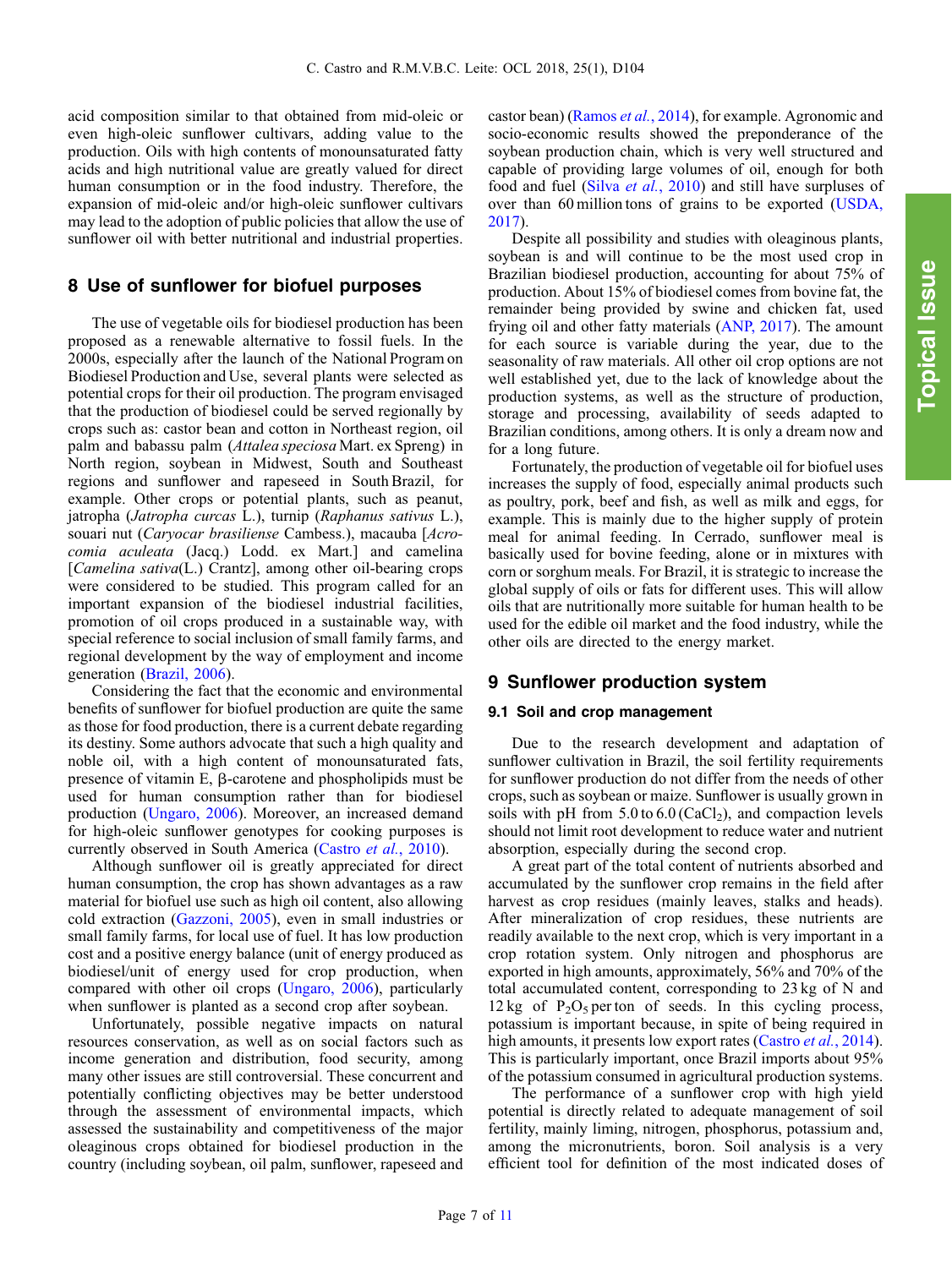fertilizers, because of high cost of fertilizers in Brazil, most of them imported. After all, nutrient balance is one of the most important factors to enhance yield and rationalize production cost.

Nitrogen is the second most required nutrient by sunflower and plays an important role in the synthesis of seed storage compounds, responsible for the balance between the contents of oil and proteins. Besides increasing the cost of production ([Castro](#page-9-0) et al., 1999), fertilization with high doses of nitrogen raises the content of this nutrient in the tissues and reduces the synthesis of oils, favoring the metabolic pathway of protein accumulation in sunflower achenes (Steer et al.[, 1984\)](#page-10-0) and can increase disease severity.

Phosphorus is fundamental for grain crops in Brazil and plays important metabolic functions in plant metabolism. Despite the low consumption, phosphorus plays key roles in the synthesis of lipids. However, in soil conditions where it is normally cultivated in Brazil, in a crop rotation system, with nutrient management, it is not common for the appearance of visual symptoms of phosphorus deficiency.

Potassium is the most absorbed nutrient by sunflower. The low availability of potassium in Brazilian soils can cause a gradual decrease in plant growth rates, reducing the productivity of all crops involved in the rotation system, even without the appearance of the typical symptoms of the deficiency, a situation called "hidden hunger". In recent growing seasons, this has been the main nutritional deficiency in large agricultural areas in Brazil. This problem is reduced in sunflower, once the root system has the potential to exploit a deep and large volume of soil.

In general, the most limiting micronutrient to sunflower crop in Brazil is boron. Since boron absorption depends on the concentration of this nutrient in the soil solution, several factors, such as high temperature and reduced soil moisture, may account for the higher deficiency of this nutrient in sunflower. The severity of deficiency can range from mild or imperceptible symptoms ("hidden hunger") to total yield loss due to head drop. The symptoms occur mainly in the phases of flowering and achene filling.

Visual symptoms and nutritional problems associated with copper, iron, manganese and zinc are not frequent under cropping conditions, since sunflower is established in soils that have adequate fertility for soybean or maize production. In general, the contents of these micronutrients are in concentrations higher than the levels considered adequate.

Since sunflower is predominantly planted in rotation with the main crops, high yields can be obtained with relatively small amounts of nitrogen, phosphorus or potassium, sufficient for the replenishment of exports, without neglecting the evaluation of boron, especially in sandy soils.

The yields of previous crops are good indicators of soil fertility. In Brazilian soils with very low to medium phosphorus and potassium availability, which presented high soybean yield, sunflower need of fertilization can range from 40 to 80 kg/ha of  $P_2O_5$  and from 40 to 80 kg/ha of  $K_2O$ . Nitrogen amounts can be ranged from 40 a 60 kg/ha of N, depending on the previous crop and sunflower hybrid potential ([Castro](#page-9-0) et al.[, 2014](#page-9-0)).

Plant arrangement (population and spacing) is influenced by the genetic potential of each cultivar and plant height, soil and climatic conditions of the region and management used in sunflower. Overall, the ideal population is 40 000 to 45 000 plants per hectare and the row spacing is 70 cm. It should be noted that the determination of this parameters is a function of the type of machinery and equipment used and may range from 50 to 70 cm between rows. Many farmers use the same harvesters used for soybean or maize, with few adaptations for harvesting sunflower. Platform, row-crop, and corn headers have all been used successfully with sunflower. Corn platforms need to be modified with a stationary cutting knife before use with sunflower. This is more common in small family farms, while special machines for harvesting sunflower are used in large-scale enterprises.

#### 9.2 Cultivars

The success of sunflower crop in the Brazilian production system is associated with the correct choice of cultivars adapted to different environments, among other factors. Nowadays, the assessment and selection of sunflower genotypes of several breeding programs are carried out by the Sunflower Genotype Assessment Trial Network, in a public-private collaboration coordinated by Embrapa. Studies conducted in Brazil since the 1990s have revealed sunflower hybrids with high oil content and high yield potential and, consequently, high oil yield per area [\(Carvalho](#page-9-0) et al., [2015](#page-9-0), [2016](#page-9-0)).

In Western Europe, the USA and Argentina, sunflower is often considered a not very profitable crop, and in Brazil it is not different. Brazilian farmers expect to sow and harvest sunflower cultivars well adapted to our soil, climate and pests. Therefore, genotypes that maintain good yields under stressing conditions are needed [\(Vear, 2016\)](#page-10-0), which can be achieved through breeding programs. Sunflower breeding programs have been developed by private and public sectors aiming to increase the availability of more productive varieties adapted to the Brazilian conditions. Desirable characteristics of cultivars include: mid-early maturity group, reaching physiological maturity at 100 days; oil content of 40–44%; resistance to Alternaria leaf spot disease, tolerance to toxic aluminum and drought; high oleic profile; tolerance to herbicides of imidazolinone group; adaptation to Brazilian edaphoclimatic conditions. This may lead to better quality oil for consumers and easier crop management, favoring sustainable sunflower production and adding value to the final product.

#### 9.3 Seed technology

Sunflower seeds should have high germination rate and vigor for fast and uniform germination and seedling emergence under correct moisture, temperature and aeration conditions. These seed traits must be guaranteed by seed companies and a representative sample should be tested in laboratory before sowing.

As a general rule, seeds with higher oil content such as sunflower deteriorate faster, and consequently germination rate decreases, mainly at higher soil temperatures [\(Silveira](#page-10-0) et al., [2005](#page-10-0)). Seed quality is a frequent problem in Brazil, since seed deterioration occurs during long-distance transport from the seed production sites to the grain production areas, and also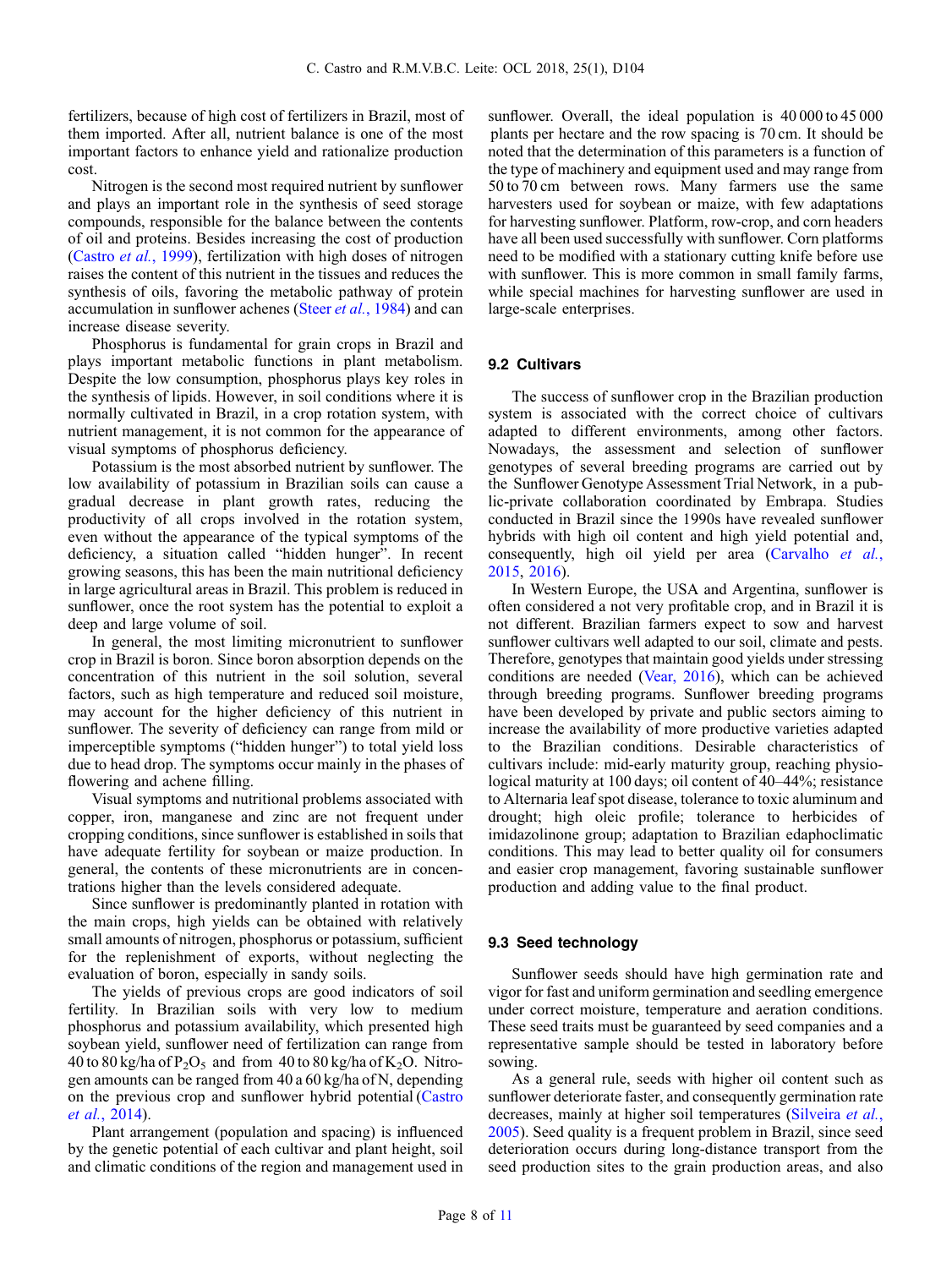due to inappropriate storage, adverse sowing conditions such as high soil temperature, insect pests and diseases.

# 10 Phytosanitary management

#### 10.1 Diseases

The expansion of sunflower can be affected, among other factors, by the presence of diseases caused by viruses, bacteria, fungi and nematodes. Sunflower hosts over 30 phytopathogenic microorganisms, mostly fungi, which may, depending on climatic conditions that favor the occurrence of pathogens and the infective process, lead to a significant reduction on yield and quality of the product ([Zimmer and Hoes, 1978;](#page-10-0) Gulya et al.[, 1997](#page-9-0)).

Diseases are the most limiting factor for crop production in most regions [\(Zimmer and Hoes, 1978](#page-10-0)). In Brazil, there is no accurate data on yield losses caused by disease, but it is known that can reach up to 100%, depending on climatic conditions. In the state of Paraná, for example, diseases were considered one of the main factors responsible for the decline in the production of sunflower in the early 1980s, with the reduction of cultivated area from approximately 80 000 ha in 1981 to about 5000 ha in 1984. The yield, which reached 1800 kg per hectare in 1980, was reduced to 480 kg per hectare in 1981, caused by excessive moisture and low temperatures by the end of the cycle, which favored the occurrence of Sclerotinia wilt and head rot, caused by Sclerotinia sclerotiorum L. de Bary ([Yorinori](#page-10-0) et al., 1985).

Some diseases have significant importance, like Alternaria leaf spot [Alternariaster helianthi (Hansf.) Simmons] and Sclerotinia wilt and head rot, which are the most severe ([Embrapa, 1983](#page-9-0)). Alternaria disease seems to be prevalent in all sowing dates, in different growing regions (Leite [et al.](#page-10-0), [2006](#page-10-0)). As sunflower is cultivated in succession to soybean, it is important to mention the risk of infection with pathogens common to both crops, such as Sclerotinia. If there is an epidemic in one crop, the other can be affected, leading to an important loss to the farmer. Sclerotinia head rot is one of the major diseases affecting sunflower worldwide, mainly under low temperature and high moisture. These characteristics make the commercial production of sunflower almost impossible during the fall in Southern Brazil (Leite et al.[, 2000](#page-10-0)). Furthermore, this pathogen can leave resistance structures (sclerotia) in the soil, which may remain viable for many years and constitutes a source of inoculum for other host crops, like soybean, canola and beans, which may be affected in the next growing seasons. Otherwise, other important diseases in the world, like downy mildew [Plasmopara halstedii (Farl.) Berl. & de Toni], powdery mildew [Erysiphe cichoracearum (DC) ex Meret], Phomopsis stem canker (Phomopsis helianthi Munt.-Cvet. et al.) and sunflower rust (Puccinia helianthi Schwein), are likely to affect sunflower in our country, since it is grown under very different climatic conditions that can favor diseases ([Leite, 2014](#page-9-0)).

Therefore, measures of disease management are mostly preventive and should not be used alone. Thus, effective control is based on an integrated program, which includes zoning for climatic risk, use of genetic resistance to diseases and adequate cultural practices. A great deal of work has been done in the search for genetic resistance to diseases, especially for Alternaria leaf spot, Sclerotinia head rot and downy mildew

(Leite et al.[, 2007b;](#page-10-0) [Leite and Oliveira, 2015\)](#page-9-0). However, so far no commercial hybrids or varieties have a level of resistance to Sclerotinia suitable for cultivation under favorable conditions to disease ([Leite, 2014](#page-9-0)).

#### 10.2 Pests

Soil insect pests that attack in the early stages of sunflower are important because they can reduce plant stand. Uniform plant emergence and adequate final stand of the crop are important factors that result in high yield. Any biotic or abiotic agent that interferes with the final population of plants can affect sunflower production and special care should be taken to establish the crop. Pests that live near the surface of the soil, such as: leafcutter ants [Atta spp. (Hymenoptera: Myrmicinae)], black cutworm [Agrotis ipsilon (Hufnagel) (Lepidoptera: Noctuidae)], fall armyworm [Spodoptera frugiperda (Smith) (Lepidoptera: Noctuidae)] and southern armyworm [Spodoptera eridania (Cramer) (Lepidoptera: Noctuidae)] can cut seedlings before or shortly after emergence, causing death or decrease in crop stand and consequently severe effects on yield.

The most important insects that attack the aerial part of the sunflower, at different times, are: cucurbit beetle [Diabrotica] speciosa (Germar) (Coleoptera: Chrysomelidae)], bordered patch [Chlosyne lacinia saundersii (Doubleday) (Lepidoptera: Nymphalidae)] and the pentatomids southern green stink bug [Nezara viridula (L.) (Hemiptera: Pentatomidae)], red banded stink bug [Piezodorus guildinii (Westwood) (Hemiptera: Pentatomidae)] and Neotropical brown stink bug [Euschistus heros (F.) (Hemiptera: Pentatomidae)]. Special attention should be given to the attack of cucurbit beetles at the early crop growth stages. The bordered patch is the most important defoliating insect in sunflower vegetative stages [\(Moscardi](#page-10-0) et al.[, 2005\)](#page-10-0).

Severe yield losses can be observed when birds attack the sunflower crop, especially in small areas. Species such as plumbeous pigeon (Patagioenas plumbea Vieillot) and eared dove (Zenaida auriculata Des Murs) are often found around sugarcane (Saccharum officinarum L.) production areas, whereas birds of family Psittacidae are commonly seen in Cerrado areas. Brazilian environmental laws make the control of these bird populations difficult even when they cause problems in urban areas.

One of the major problems to pest and disease control in sunflower is the lack of registered products for chemical control in sunflower. In the grain production systems, pests, which are polyphagous, have a permanent green bridge, migrating from soybeans or other crops to the sunflower plants.

Another important characteristic that reduces the possibility of controlling insect pests and diseases in Brazil is sunflower plant height. The major Brazilian hybrids reach heights of 1.8 m or more [\(Carvalho](#page-9-0) et al., 2015, [2016](#page-9-0)), which makes the use of ground spraying equipment difficult from early flowering on. Nonetheless, aerial spraying is efficient and adequate for sunflower in areas where this technique is possible.

# 11 Final considerations

Grain production systems in Brazil have unusual peculiarities when compared to the major grain producers in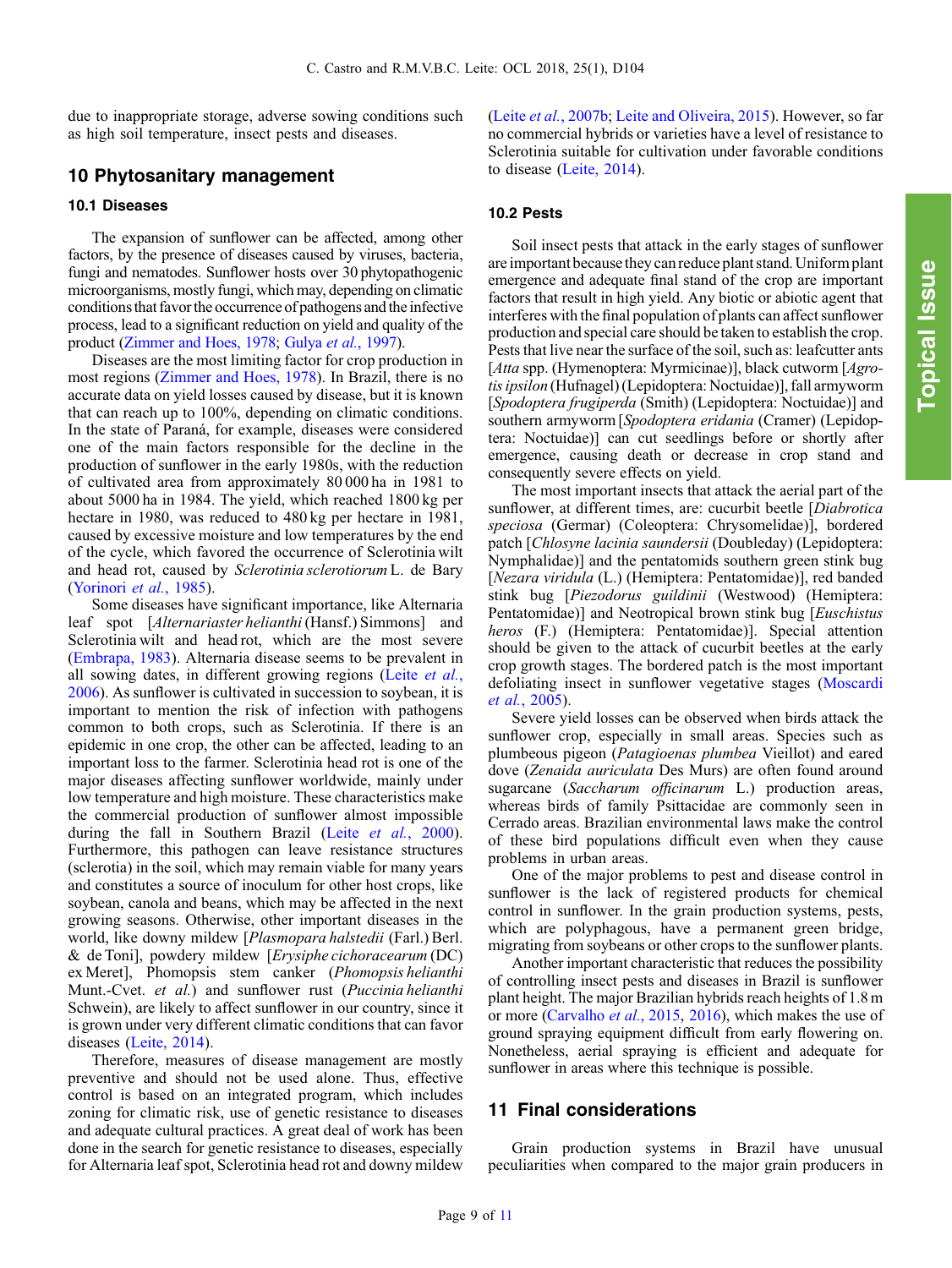<span id="page-9-0"></span>the world, since two to three different crops are grown in a special arrangement, in the same area and year.

Since sunflower adapts to different edaphoclimatic conditions, it can be planted from Southern to Northern Brazil in amended, deep and fertile soils used in the production of more traditional grain crops such as soybean and maize, in crop rotation or crop succession, with better development and high yield. This production system allows a more rational and viable use of soils, leading to agronomic, economic, environmental and social sustainability. In addition to the production of high quality oil, the co-product obtained after oil extraction, named sunflower meal, rich in protein and oil, is used as raw material in animal feed industries, increasing food production, more specifically meat, eggs and dairy products.

Sunflower is a crop with several important characteristics that can be herein mentioned: high oil content in the seeds; lower cost of oil extraction, allowing cold extraction; can be used in crop rotation or succession in grain production system areas, not competing with the main crop; better use of soil water and remaining fertilization of the previous crop.

Although the area effectively planted with sunflower is still small in Brazil, taking into consideration the soil and climate conditions prevalent in the main agricultural areas of the country, this crop could expand to all the regions where soybean, maize, and cotton, for instance, are produced. However, even with these good conditions for crop expansion, many producers are still unaware of sunflower yield potential and production technology.

From an agronomic viewpoint, in addition to favorable conditions, adequate climate, and a defined crop production technology, Brazil already has great biodiversity and potential for expansion of oil-bearing crops aiming to supply oil to food and biofuel industries and meal to animal feed. To be successfully established in profitable and sustainable terms, similarly to what happened during soybean expansion and consolidation in Brazil, sunflower needs strategic actions, planning and long-term research, and technology diffusion.

# References

- ANP. 2017. Informações de mercado. Available from [http://www.anp.](http://www.anp.gov.br/wwwanp/producao-de-biocombustiveis/biodiesel/informacoes-de-mercado) [gov.br/wwwanp/producao-de-biocombustiveis/biodiesel/informa](http://www.anp.gov.br/wwwanp/producao-de-biocombustiveis/biodiesel/informacoes-de-mercado) [coes-de-mercado](http://www.anp.gov.br/wwwanp/producao-de-biocombustiveis/biodiesel/informacoes-de-mercado) (last consult: 2017/15/09).
- Brazil. Ministério da Agricultura, Pecuária e Abastecimento. Secretaria de Produção de Agroenergia. 2006. Plano Nacional de Agroenergia: 2006–2011, 2nd. ed. Brasília, DF: Embrapa Informação Tecnológica, 110 p.
- Carvalho CGP, Fujii LH, Amabile RF, eds, et al. 2015. Informes da avaliação de genótipos de girassol 2014/2015 e 2015. Documentos 367. Londrina: Embrapa Soja, 108 p.
- Carvalho CGP, Caldeira A, Amabile RF, eds, et al. 2016. Informes da avaliação de genótipos de girassol 2015/2016 e 2016. Documentos 381. Londrina: Embrapa Soja, 94 p.
- Castro C, Farias JRB. 2005. Ecofisiologia do girassol. In: Leite RMVBC, Brighenti AM, Castro C, eds. Girassol no Brasil. Londrina: Embrapa Soja, pp. 163–218.
- Castro C, Oliveira FA. 2005. Nutrição e adubação do girassol. In: Leite RMVBC, Brighenti AM, Castro C, eds. Girassol no Brasil. Londrina: Embrapa Soja, pp. 317–373.
- Castro C, Balla A, Castiglioni VBR, Sfredo GJ. 1999. Doses e métodos de aplicação de nitrogênio em girassol. Sci Agric 56: 827–833.
- Castro C, Moreira A, Oliveira RF, Dechen AR. 2006. Boro e estresse hídrico na produção do girassol. Ciênc Agrotec 30: 214–220.
- Castro C, Castro CN, Sousa TCR, Lazzarotto JJ. 2010. Sistema produtivo de girassol para a produção de biodiesel. In: Castro AMG, Lima SMV, Silva JFV, eds. Complexo agroindustrial de biodiesel no Brasil: competitividade das cadeias produtivas de matéria-primas. Brasília, DF: Embrapa Agroenergia, pp. 375–420.
- Castro C, Oliveira FA, Oliveira Junior, Ramos NP. 2014. Nutrition and fertilization of sunflowers in brazilian cerrado. In: Arribas JE, ed. Sunflowers: growth and development, environmental influences and pests/diseases. New York (USA): Nova Science Pubs, pp. 257–279.
- CONAB. 2017. Acompanhamento da safra brasileira: grãos, v. 4, safra 2016/17, n. 11, décimo primeiro levantamento, agosto 2017. Available from [http://www.conab.gov.br/OlalaCMS/uploads/](http://www.conab.gov.br/OlalaCMS/uploads/arquivos/17_08_10_11_27_12_boletim_graos_agosto_2017.pdf) [arquivos/17\\_08\\_10\\_11\\_27\\_12\\_boletim\\_graos\\_agosto\\_2017.pdf](http://www.conab.gov.br/OlalaCMS/uploads/arquivos/17_08_10_11_27_12_boletim_graos_agosto_2017.pdf) (last consult: 2017/11/08).
- Connor DJ, Hall A. 1997. Sunflower physiology. In: Schneiter AA, ed. Sunflower technology and production. Agronomy monograph 35. Madison, WI: ASA, CSSA and SSSA, pp. 113–182.
- Dall'Agnol A, Castiglioni VBR, Toledo JFF. 1994. A cultura do girassol no Brasil. In: Puignau J, ed. Mejoramiento genético de girasol. Diálogo 41. Montevideo: IICA, PROCISUR, pp. 37–41.
- Dall'Agnol A, Vieira OV, Leite RMVBC. 2005. Origem e histórico do girassol. In: Leite RMVBC, Brighenti AM, Castro C, eds. Girassol no Brasil. Londrina: Embrapa Soja, pp. 1–14.
- Embrapa. Centro Nacional de Pesquisa de Soja. 1983. Resultados de pesquisa de girassol 1983. Londrina: Embrapa-CNPSo, 86 p.
- Force EM, Dunford NT, Salas JJ, eds. 2015. Sunflower: chemistry, production, processing, and utilization. Urbana: AOCS Press, 728 p.
- Garcia KRL, Matsuura MISF, Hirakuri MH, Castro C, von Frihauf C. 2015. Use of Life Cycle Assessment to assess environmental impacts of sunflower oil production in Brazil and proposition of alternatives for its minimization. In: International Conference on Life Cycle Management. Bordeaux (France): pp. 184.
- Gazzoni DL. 2005. Óleo de girassol como matéria-prima para biocombustíveis. In: Leite RMVBC, Brighenti AM, Castro C, eds. Girassol no Brasil. Londrina: Embrapa Soja, pp. 145–162.
- Grunvald AK, Carvalho CGP, Leite RS, et al. 2013. Influence of temperature on the fatty acid composition of the oil from sunflower genotypes grown in tropical regions. *J Am Oil Chem* Soc 90: 545–553.
- Gulya TJ, Rashid KY, Masirevic SM. 1997. Sunflower diseases. In: Schneiter AA, ed. Sunflower technology and production. Agronomy monograph 35. Madison, WI: ASA, CSSA and SSSA, pp. 263–379.
- Joly AB. 1993. Botânica introdução à taxonomia vegetal. 11. ed. São Paulo: Editora Nacional, 777 p.
- Lasca DHC. 1993. Produção de girassol em São Paulo. In: Reunião Nacional de Pesquisa de Girassol. Goiânia (Brazil): pp. 9–11.
- Leite RMVBC. 2014. Disease management in sunflowers. In: Arribas JE, ed. Sunflowers: growth and development, environmental influences and pests/diseases. New York (USA): Nova Science Pubs, pp. 165–185.
- Leite RMVBC, Oliveira MCN. 2015. Grouping sunflower genotypes for yield, oil content, and reaction to Alternaria leaf spot using GGE biplot. Pesq Agropec Bras 50: 649–657.